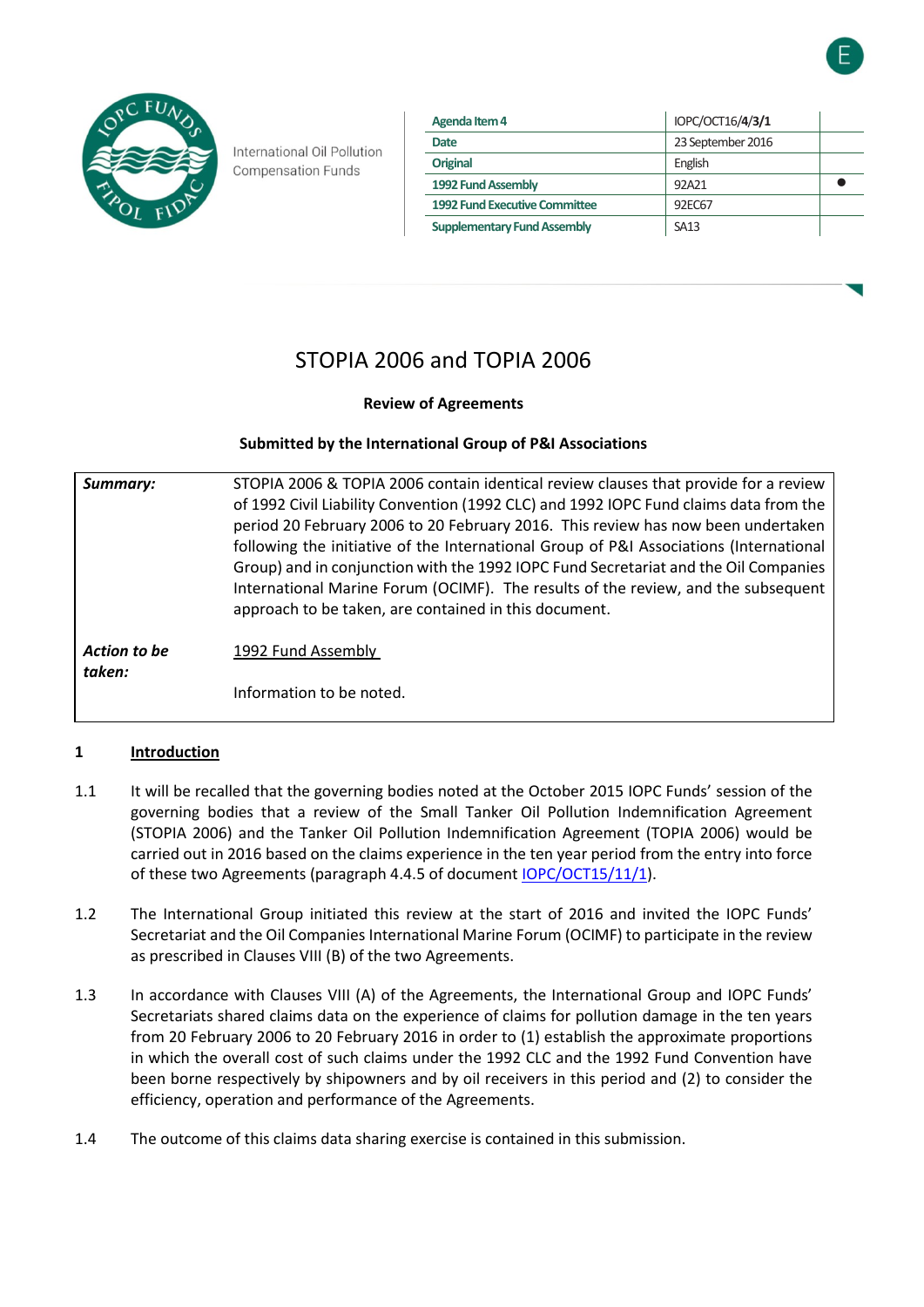## **2 Background**

- 2.1 STOPIA 2006 and TOPIA 2006 were both agreed in 2006 to reflect the desire of shipowners to support efforts to ensure the continuing success of the international oil pollution compensation regime. At the time, the 1992 Fund had been engaged in a comprehensive review of the system. STOPIA 2006 and TOPIA 2006 also reflected the commitment given by shipowners to put in place binding contractual schemes to ensure that the overall costs of claims falling within this system is shared equally with oil receivers and to encourage the widest possible ratification of the Supplementary Fund Protocol, recognising the potential additional burden imposed by the Protocol on receivers of oil.
- 2.2 STOPIA 2006 provides for shipowners to make payments to the 1992 Fund which are designed to adjust the financial effect of the limitation of liability provisions in the 1992 CLC. STOPIA 2006 reflects the fact that the 1992 CLC provides for the limit of liability of the shipowner to be calculated by reference to the tonnage of the ship, subject to a minimum of SDR 4.51 million for ships of 5 000 gross tonnage or less. Given that the 1992 Fund pays compensation where claims exceed the 1992 CLC limit, STOPIA 2006 was developed on the basis that incidents involving small tankers may result in the 1992 Fund bearing a relatively high proportion of the compensation payable, and paying compensation in a larger number of incidents that would be the case if the minimum limit under the 1992 CLC were higher. STOPIA 2006 therefore provides for the owner of a ship involved in an oil pollution incident in a 1992 Fund State party to reimburse the 1992 Fund for any compensation it pays as a result of the ship's liability limit under the 1992 CLC being less than SDR 20 million. In practice, this would be undertaken by an owner's P&I Club given the direct action liability provisions against the owner's provider of financial security as contained in the 1992 CLC. That amount is equivalent to the liability limit under the 1992 CLC for a ship of 29 548 gross tonnage. STOPIA 2006 therefore re-apportions the ultimate cost of oil spills involving ships up to that size.
- 2.3 TOPIA 2006 provides for shipowners to indemnify the Supplementary Fund for 50% of the compensation it pays under the Supplementary Fund Protocol for pollution damage caused by tankers in Protocol States.
- 2.4 To date, there has been one STOPIA 2006 case (*Solar I*) and no TOPIA 2006 cases (on account of the fact that there have been no cases that have engaged the Supplementary Fund).

#### **3 STOPIA 2006 & TOPIA 2006 reviews**

- 3.1 Two meetings have been held with the IOPC Funds' Secretariat (with OCIMF attending the first meeting) to discuss the undertaking of the review and to share the claims data obtained on 1992 CLC and 1992 Fund cases in the ten-year period from 20 February 2006 to 20 February 2016.
- 3.2 The data collected is presented as follows:
	- Number of cases involving shipowners/International Group Clubs: 348
	- A total cost paid to date by shipowners International Group Clubs in these cases: US\$ 256 810 499.09
	- Number of cases involving the 1992 IOPC Fund: 2
	- A total cost paid to date by the 1992 IOPC Fund in these cases: US\$ 41 777 445.00
- 3.3 Whilst the difference in the figures are quite stark, it is not surprising that the 1992 Fund has only been engaged in a small number of cases compared with the IG Clubs given that the 1992 Fund is generally only involved in large spills. It should also be noted that the review only encompassed incidents involving vessels entered for P&I cover with an International Group Club and did not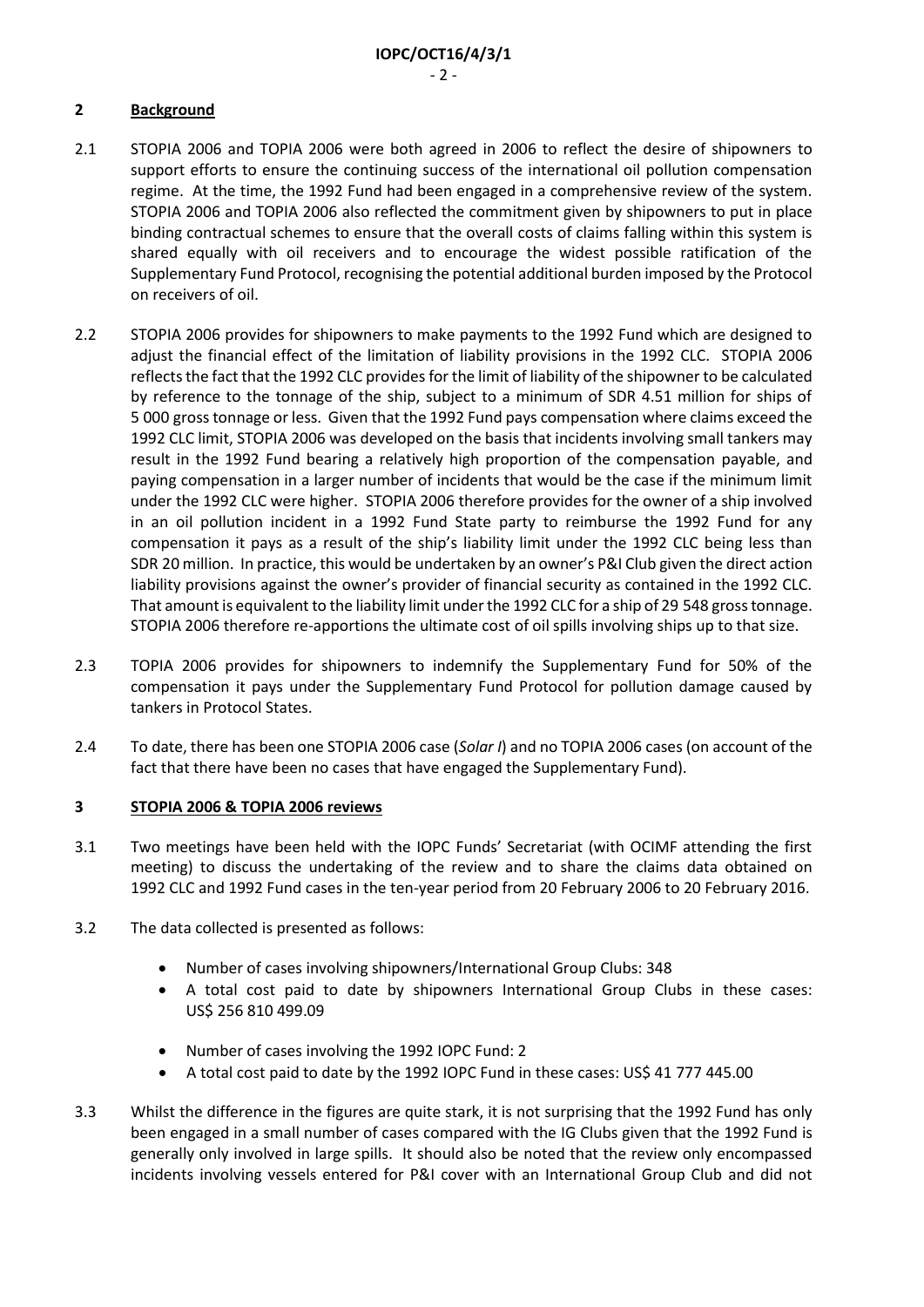include incidents involving vessels entered for P&I cover with a non-International Group P&I provider or vessels that had no financial security in place.

- 3.4 The review only covered claims actually paid during this ten-year period. Insofar as the P&I Clubs which are members of the International Group (International Group Clubs) or the 1992 Fund may have exposure to claims arising from incidents that occurred during the review period but which have not yet been paid, no allowance for such exposure has been included in the review figures.
- 3.5 The actual percentage proportions paid by the respective parties from the total aggregate of all payments made by both parties in this above mentioned number of cases during this ten-year time period is:
	- Shipowners/International Group Clubs: 86%
	- 1992 IOPC Fund: 14%.

## **4 STOPIA 2006 & TOPIA 2006 review Clauses – measures to be taken**

- 4.1 Both STOPIA 2006 and TOPIA 2006 provide that where either party has borne a proportion exceeding 60% of the overall cost then measures are to be taken to adjust the financial burden with the objective of maintaining an approximately equal apportionment (Clauses VIII (C)). Such measures may then include those listed in STOPIA 2006 and TOPIA 2006, as follows:
	- (i) Amendment of the Agreements to provide for an increase or reduction in the amount of indemnification payable under the Agreements;
	- (ii) amendment of the Agreements to improve its efficiency, operation and performance;
	- (iii) the conclusion or amendment of any other contractual agreement relating to the apportionment of the cost of oil pollution between shipowners and oil receivers, and
	- (iv) any other measure or measures considered appropriate for the purpose of maintaining an approximately equal apportionment.
- 4.2 Clauses VIII (C) of both Agreements are clear in that measures shall be taken to adjust the financial burden where an imbalance has arisen to the extent that one party has paid more than 60% of the overall cost of claims arising in the review period.
- 4.3 The review clearly highlights that shipowners/International Group Clubs have indeed paid more than 60% in this period, having paid 86% of all 1992 CLC/1992 Fund claims. Therefore, according to the Agreements, measures are to be taken to address this imbalance.
- 4.4 It will be recalled that this prescribed approach in the Agreements had been noted by the tenth extraordinary session of the 1992 Fund Assembly in March 2006 (paragraph 13.9 of document [92FUND/A/ES.10/18\)](http://documentservices.iopcfunds.org/meeting-documents/download/docs/2750/lang/en/).
- 4.5 It will be further recalled that the main framework for the implementation of STOPIA 2006 and TOPIA 2006 is laid down in the Memorandum of Understanding between the 1992 Fund and the Supplementary Fund, and the International Group, signed on 19 April 2006 and which is reproduced at the Annex of documen[t 92FUND/A/ES.11/6](http://documentservices.iopcfunds.org/meeting-documents/download/docs/2775/lang/en/) an[d SUPPFUND/A/ES.3/5.](http://documentservices.iopcfunds.org/meeting-documents/download/docs/2775/lang/en/)
- 4.6 However, the *Hebei Spirit* case is the only significant incident that engaged the 1992 Fund in the review period and that, whilst the shipowner's limit of liability in this case was the maximum under the 1992 CLC, the 1992 Fund is also faced with an exposure that represents the total amount of compensation available under the 1992 Fund Convention.